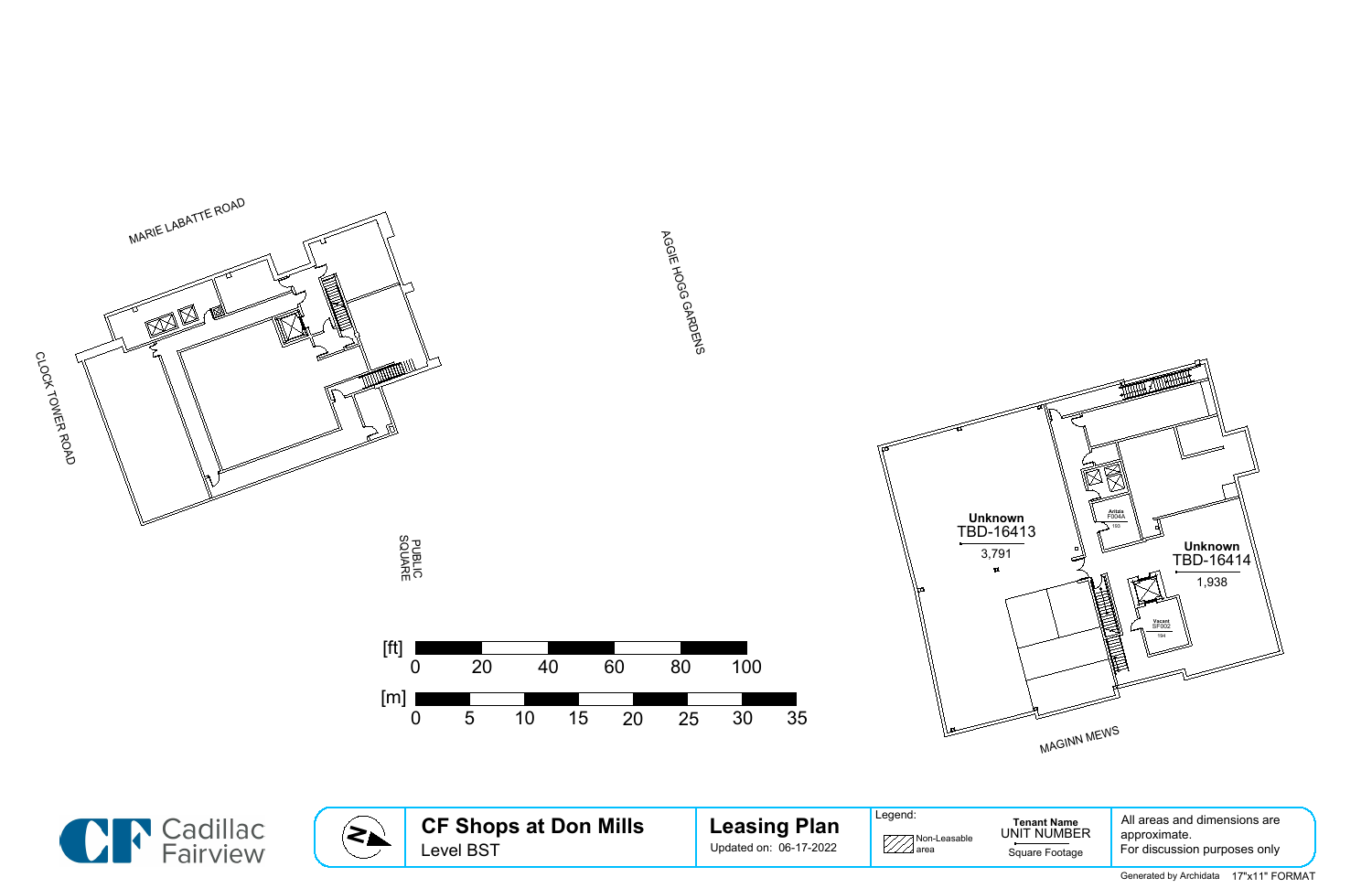









LAWRENCE AVENUE EAST